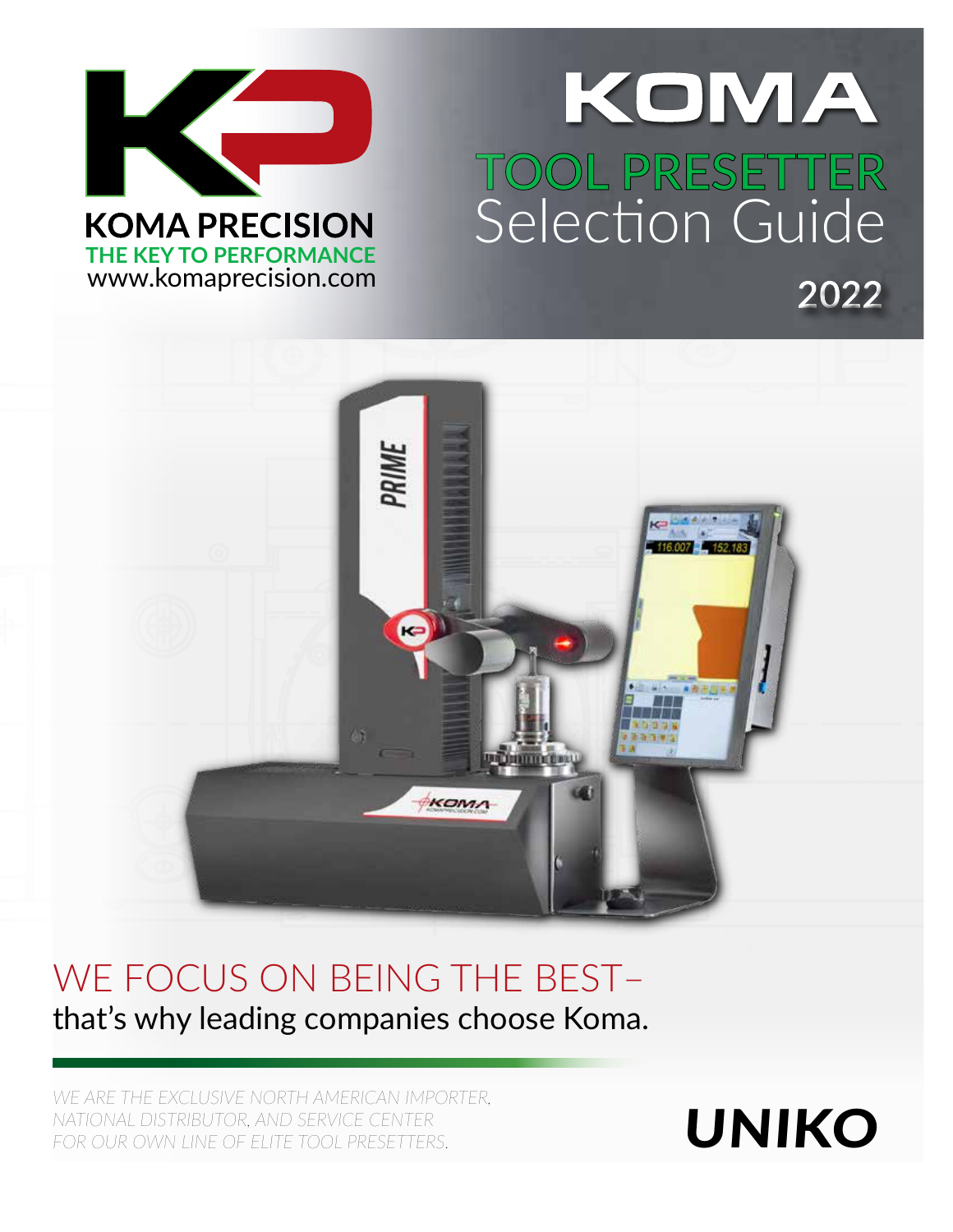| <b>UNIKO CONSTRUCTION</b>                                                   |  |  |  |
|-----------------------------------------------------------------------------|--|--|--|
| Thermally stable steel structure                                            |  |  |  |
| Tempered steel, high precision sleeve with reference notch                  |  |  |  |
| Dimensions= 44: 1,080mm L x 626mm D x 950mm H                               |  |  |  |
| 45: 1,080mm L x 626mm D x 1,050mm H                                         |  |  |  |
| 46: 1,080mm L x 626mm D x 1,150mm H                                         |  |  |  |
| Weight= 44: 136Kg (299 lbs.) / 45: 142Kg (313 lbs.) / 46: 148Kg (326 lbs.)  |  |  |  |
| <b>AXIS MOVEMENT</b>                                                        |  |  |  |
| $X$ Axis (Diameter) = 400mm / 15.75in                                       |  |  |  |
| Z Axis = 44: 400mm (15.7 in.) / 45: 500mm (19.6 in.) / 46: 600mm (23.6 in.) |  |  |  |
| Resolution $X \& Z A x is - 1 \mu m$                                        |  |  |  |
| Mechanical axis lock                                                        |  |  |  |
| ISO 30/40/50 with additional spindles available                             |  |  |  |
| <b>SPINDLE</b>                                                              |  |  |  |
| Interchangeable tool sleeve                                                 |  |  |  |
| Manual tool sleeve rotation brake                                           |  |  |  |
| Fine micrometric adjustments                                                |  |  |  |
| Glass optical scales, SP class precision linear guides                      |  |  |  |
| Concentricity - $2 \mu m$                                                   |  |  |  |
| Maximum tool weight 40kg / 88 lbs.                                          |  |  |  |
| <b>OPERATING SYSTEM</b>                                                     |  |  |  |
| Vertical 19" Monitor                                                        |  |  |  |
| CVS Smart, user friendly software                                           |  |  |  |
| Windows Operating System with data back-up system                           |  |  |  |
| Storage of up to 200 machine origins and 40,000 tools                       |  |  |  |
| 4 port USB hub                                                              |  |  |  |
| 1 Network LAN port                                                          |  |  |  |
| Pot Processor w/40 Posts                                                    |  |  |  |

# **CAPABILITIES**

- ID Image for each machine origin
- Fixed/Mobile Axis
- Automatic Radius & Angle Computing Cycle
- X&Z Axis Focusing Control Bar
- Full Screen Auto Targeting
- Real-view tool inspection
- Geometric measurement functions
- Measure radial and axial runout
- CVS Software includes 40 post-processing templates

## **VISION SYSTEM**

- HD Camera
- 40x Magnification
- 5 x 5 field of view

## **OPTIONS**

- Cool light LED ring illuminator
- Label printer
- Presetter support table C231

# **FEATURES**







| Teel data pod-pidta                        |                                                                                                                             |
|--------------------------------------------|-----------------------------------------------------------------------------------------------------------------------------|
| LIF d: [DATA]                              |                                                                                                                             |
| CNC photo<br>Conti<br>copa di Conti<br>DWF | <b>COURTERS IND</b><br>GLO L 10023130.358<br>GLO L 1272326.527<br>(FLUTE CUTTER)<br>L 18P4866.962<br>G1 M<br>C19 L 12P4R25. |
| Nome file post-processor.                  |                                                                                                                             |





#### **USER-FRIENDLY INTERFACE**

Entering the world of tool presetting is made easy with the Uniko. Fully equipped and easy to use, the Uniko offers a userfriendly intuitive interface, allowing for easy setting of tools and inspection. Easily check tool geometry using one of the automeasuring functions, and quickly send tool offsets direct to CNC controls using the post-processor.

# **POWERFUL COMPUTING SYSTEM TOOL DATA MANAGEMENT** This powerful new operating system uti-

lizing Windows, features state-of-the-art tool measuring, inspection and data management solutions. Koma presetters increase efficiency, reduce down time and are supported by extensive applications, technical support, and a global service network.

#### **ERGONOMICALLY DESIGNED CONTROLS**

With the operator in mind, the Uniko presetter was designed with an ergonomic micrometric hand wheel allowing for easy fine adjustment of the presetter's optics. A "zero gravity" support column allows smooth, effortless movement of the camera optics in both X and Z. Easy to use interchangeable tool pots allows the presetter to be quickly switched to accommodate any type of tooling.

#### **SOFTWARE**

Simple and intuitive, the CVS Smart software is easy to use. All functions are easy to find and shown using simple, graphical icons. It has never been easier or faster to set your tooling. Create tool lists and generate tool offsets in minutes with the CVS Smart software.

## **VIEWING SYSTEM**

Easy to use software combined with a full 19" HD monitor provides the operator with full control. Easily select any of the presetters measuring options with one click, while still viewing the edge of the cutting tool. The telecentric lenses on the HD cameras provide a full field of vision.

## **SLIDEWAYS / OPTICAL SCALES**

The Uniko is built with dual SP Precision guides and preloaded recirculating bearings mounted to a stabilized steel base ground to 2 microns of planarity. 1-micron glass optical scales are used to ensure the highest accuracy of tool measurements.

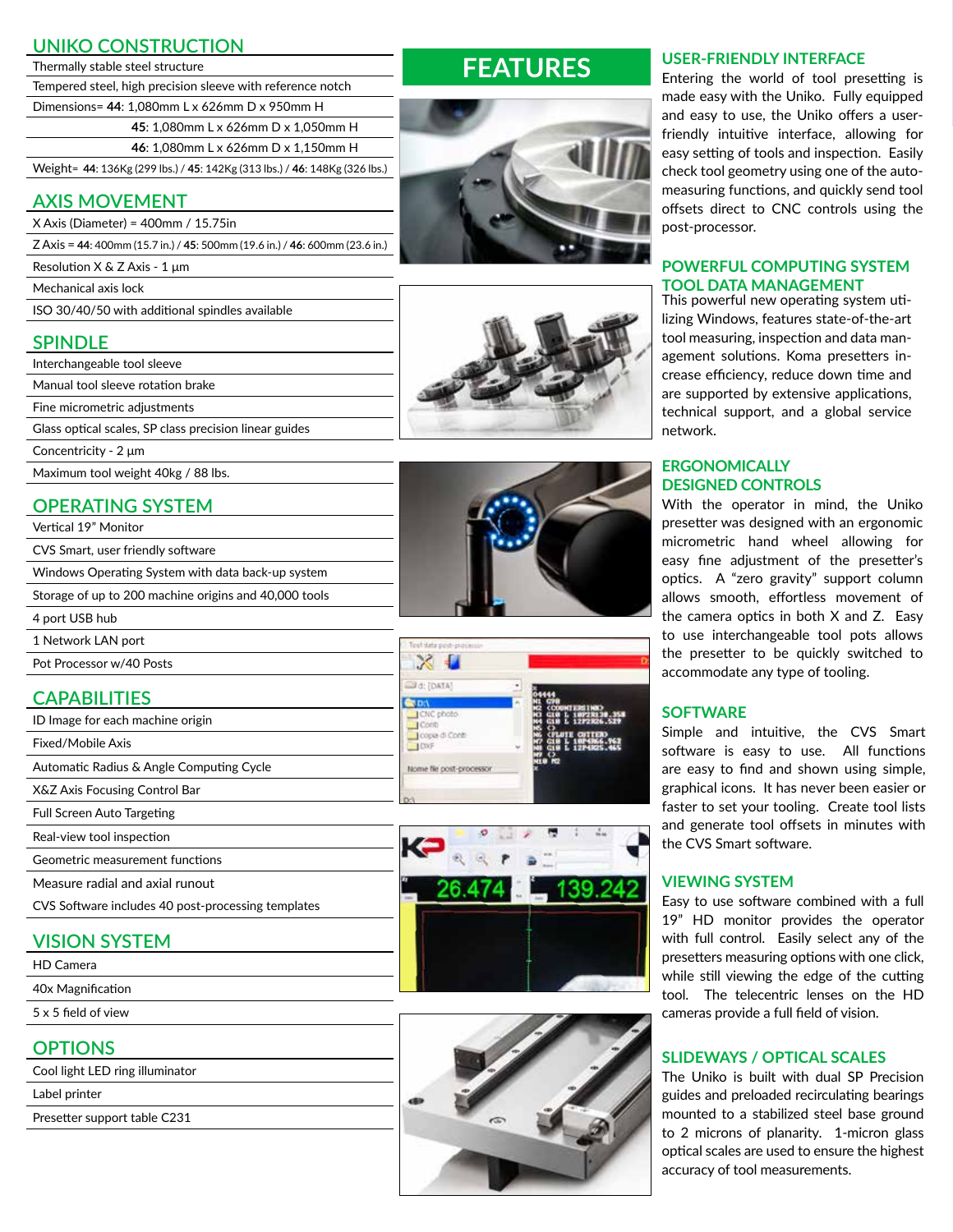